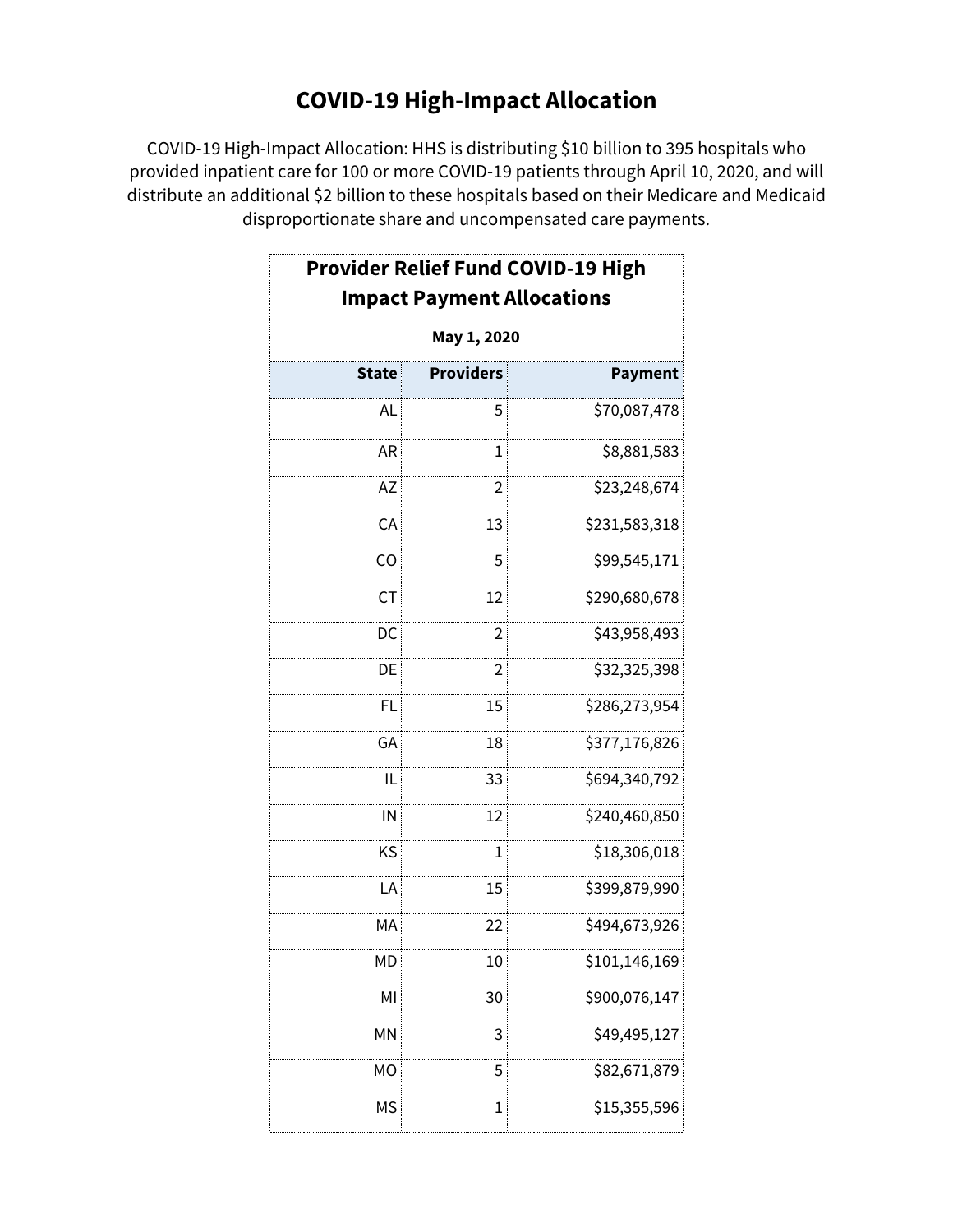### **COVID-19 High-Impact Allocation**

| $\overline{2}$<br>$\overline{2}$<br>4<br>7<br>2 | \$35,378,052<br>\$27,394,611<br>\$74,993,694<br>\$102,505,694<br>\$32,105,242 |
|-------------------------------------------------|-------------------------------------------------------------------------------|
|                                                 |                                                                               |
|                                                 |                                                                               |
|                                                 |                                                                               |
|                                                 |                                                                               |
|                                                 |                                                                               |
| 1                                               | \$19,806,690                                                                  |
| 17                                              | \$323,633,599                                                                 |
| 1                                               | \$35,818,349                                                                  |
| 4                                               | \$56,024,932                                                                  |
| 90                                              | \$5,026,344,742                                                               |
| 1                                               | \$18,760,725                                                                  |
| 53                                              | \$1,708,039,947                                                               |
| 4                                               | \$79,025,656                                                                  |
|                                                 |                                                                               |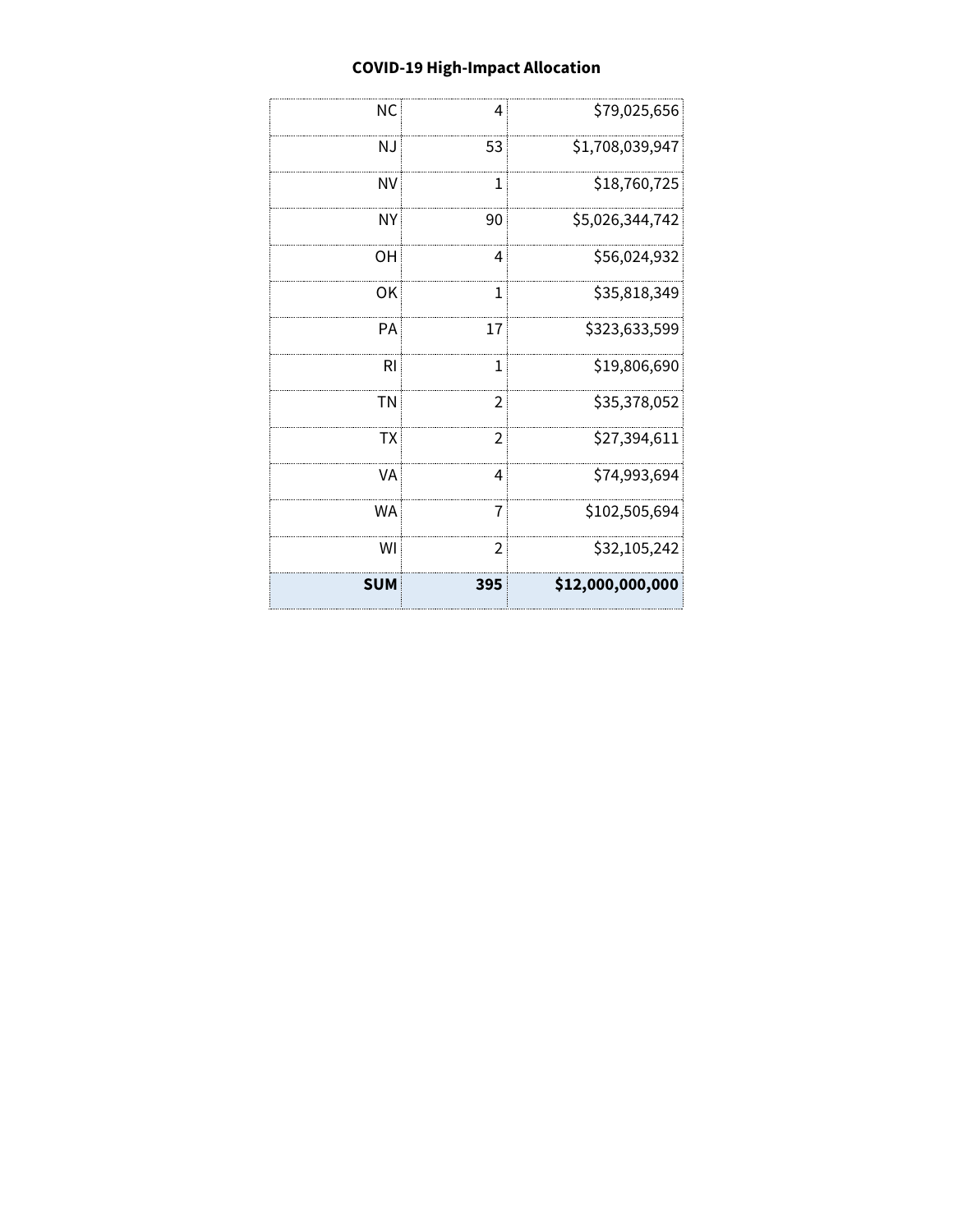## **Low Income and Uninsured Patients**

HHS is distributing an additional \$2 billion to these 395 hospitals in proportion to the amount of care they provide to low-income and uninsured patients. This funding will provide these hospitals with additional, proportionally greater funding to purchase equipment, hire additional staff, and procure other needed resources to care for patients during the COVID pandemic. The table below highlights areas across the country that will receive the largest portion of the \$2 billion distribution.

#### **\$2 Billion Distribution to Hospitals Treating Low-income and Uninsured Patients**

| By State                |               |               |  |  |
|-------------------------|---------------|---------------|--|--|
| <br>\$686,681,434<br>NΥ |               |               |  |  |
| <br>N.J                 | \$137,657,146 |               |  |  |
|                         | \$134,495,975 |               |  |  |
| FI                      | \$119,390,472 |               |  |  |
| MА                      | \$105,715,331 |               |  |  |
| GA                      | \$97,523,832  |               |  |  |
| мı                      | \$95,602,315  |               |  |  |
| CА<br>                  | \$95,105,267  |               |  |  |
| PА                      | \$68,458,903  |               |  |  |
| LA                      | \$64,419,560  |               |  |  |
| IN                      | \$60,645,438  |               |  |  |
| СT                      | \$38,508,037  |               |  |  |
| мo                      | \$33,638,310  |               |  |  |
| NС<br>.                 | \$29,992,087  |               |  |  |
| ΑI                      | \$24,209,915  |               |  |  |
| By County               |               |               |  |  |
| New York, NY            |               | \$242,273,768 |  |  |
| Bronx, NY               |               |               |  |  |
| Cook, IL                |               | \$115,067,756 |  |  |
| <u>Kings, NY</u>        |               | \$83,805,519  |  |  |
| <u>Nassau, NY</u>       |               | \$61,889,331  |  |  |
| Queens, NY              |               | \$57,882,482  |  |  |
| Los Angeles, CA         |               | \$55,552,609  |  |  |
| Miami-Dade, Fl          |               | \$53,390,649  |  |  |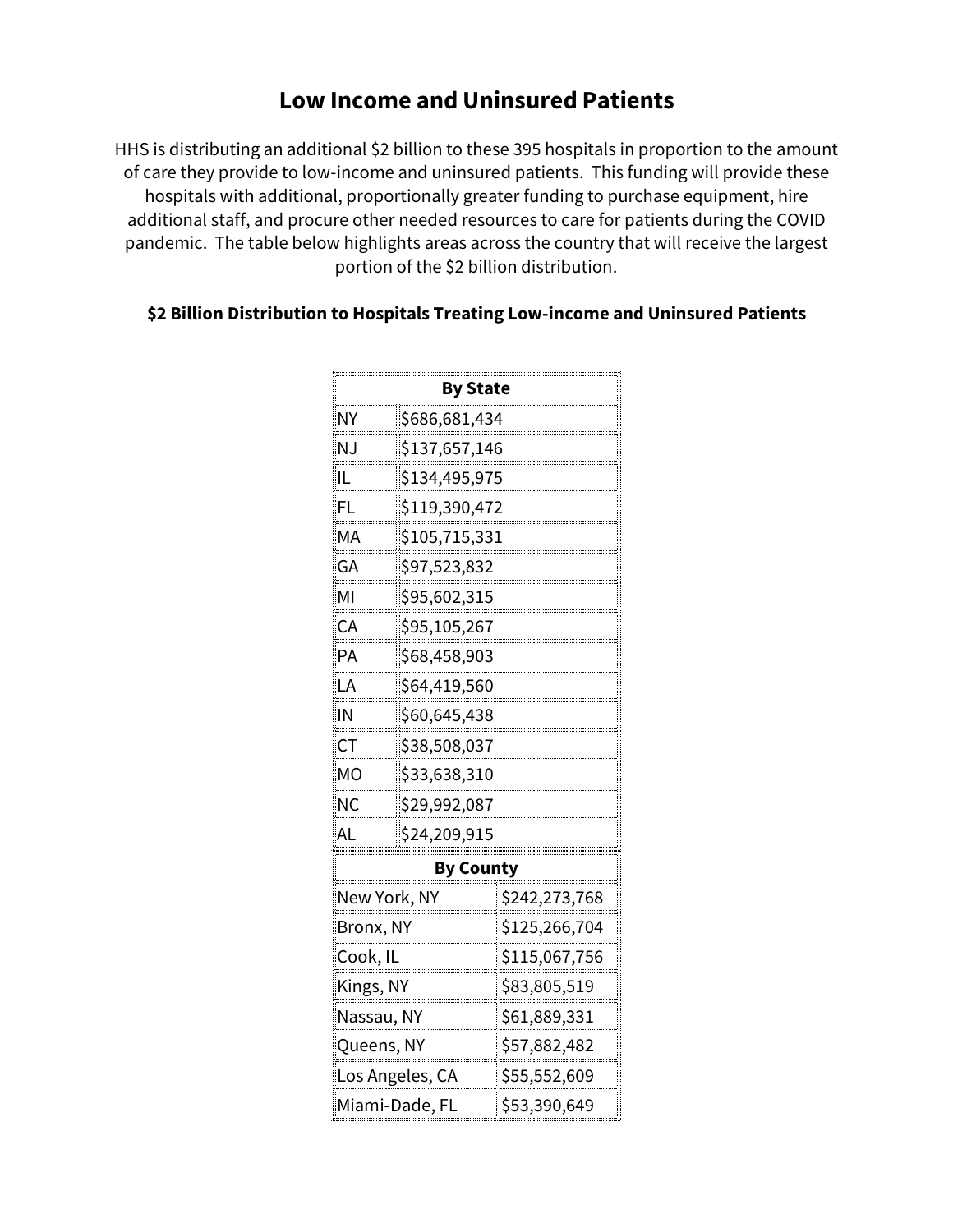#### **Low Income and Uninsured Patients**

| Marion, IN         | \$49,838,431 |
|--------------------|--------------|
| Suffolk, MA        | \$44,542,759 |
| Philadelphia, PA   | \$43,442,363 |
| Fulton, GA         | \$41,429,250 |
| Wayne, MI          | \$41,340,287 |
| Santa Clara, CA    | \$33,239,601 |
| Orleans Parish, LA | \$28,659,884 |